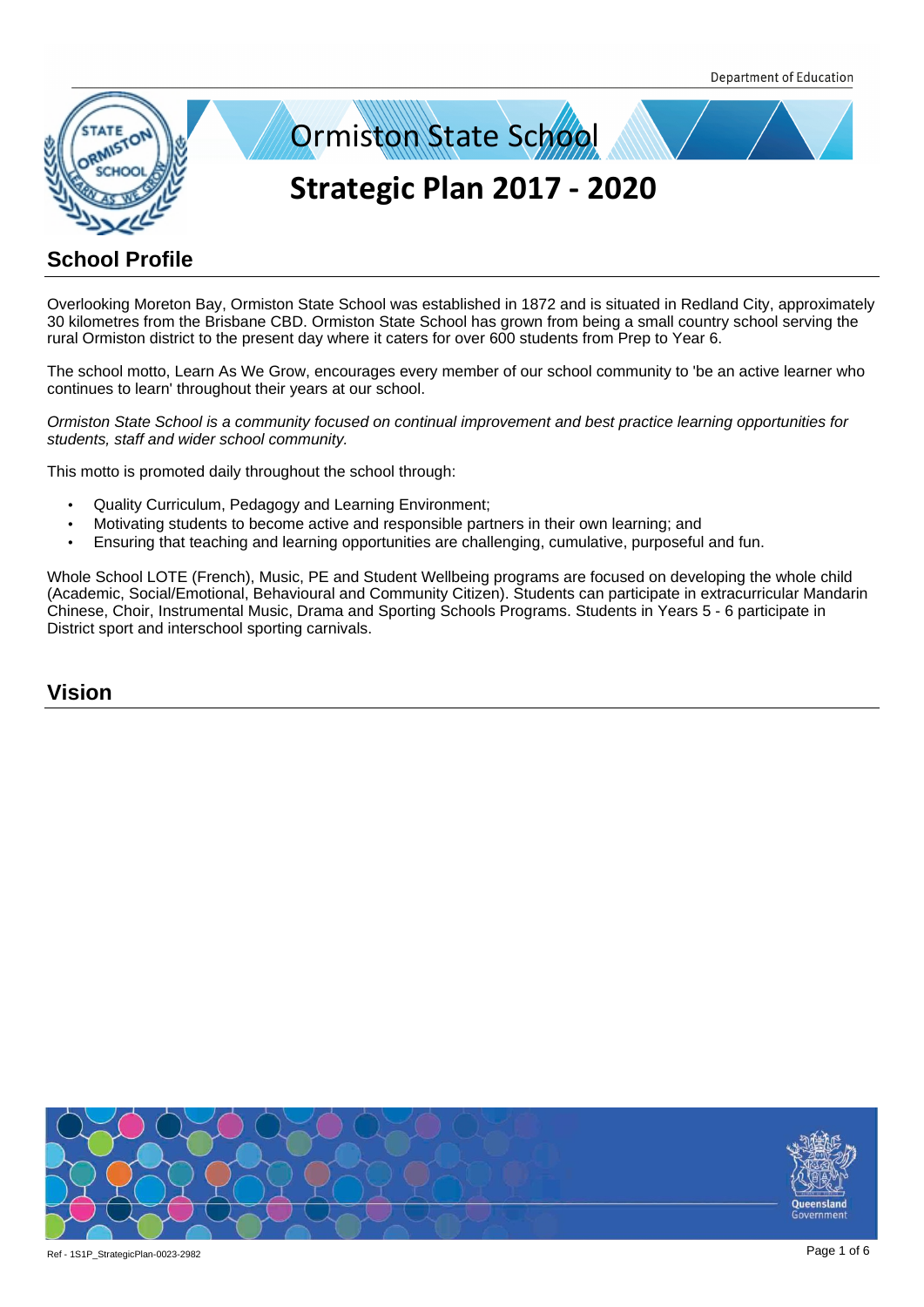

To enact a school wide professional learning community focused on continual improvement and best practice learning opportunities for students, staff and the wider school community.

Inspirational and Optimistic, the Ormiston State School motto, "Learn as we Grow", embraces the high expectations for the success of all students and staff at our school. Ormiston State School builds on a proud tradition and ensures a commitment to, and a belief in, each and every student and their learning. Our school is one of the oldest primary schools in the Redlands, but is very "futures" oriented. Students are supported and challenged to reach their full potential and achieve at or above National standards. Staff are skilled educators with expert knowledge who continually engage in professional learning, reflection and sharing. Data is used to drive decision making at whole school, class and student levels. Our highly regarded, dynamic school provides an inspiring, inclusive, stimulating and safe learning environment. Our school has a warm and welcoming feel and is proud of our strong community culture and sense of belonging that provides:

#### **Quality Curriculum, Pedagogy and Learning Environment**

Consistent school wide curriculum programs, Pedagogical Framework and student expectations that are developed from the National Curriculum, incorporate researched based best practice pedagogy and are focused on individualized student learning needs.

#### **Positive Student Learning Outcomes**

A school wide focus on providing all students with an engaging and motivating educational program that is targeted and focused on individual learning needs and based on community, student and teacher interests and capabilities.

#### **Staff Capability and Practice**

An expert staff focused on continual improvement and committed to providing the best opportunities, programs and processes for every member of the school community.

#### **School Identity and Community Partnerships**

An Independent public School with an outstanding reputation within the community and beyond as a school that successfully develops every aspect of each child's potential. The school is committed to developing active community members with strong lifelong values, individual potential and commitment to succeed through strong connections to and partnerships with the local community.

**Values**

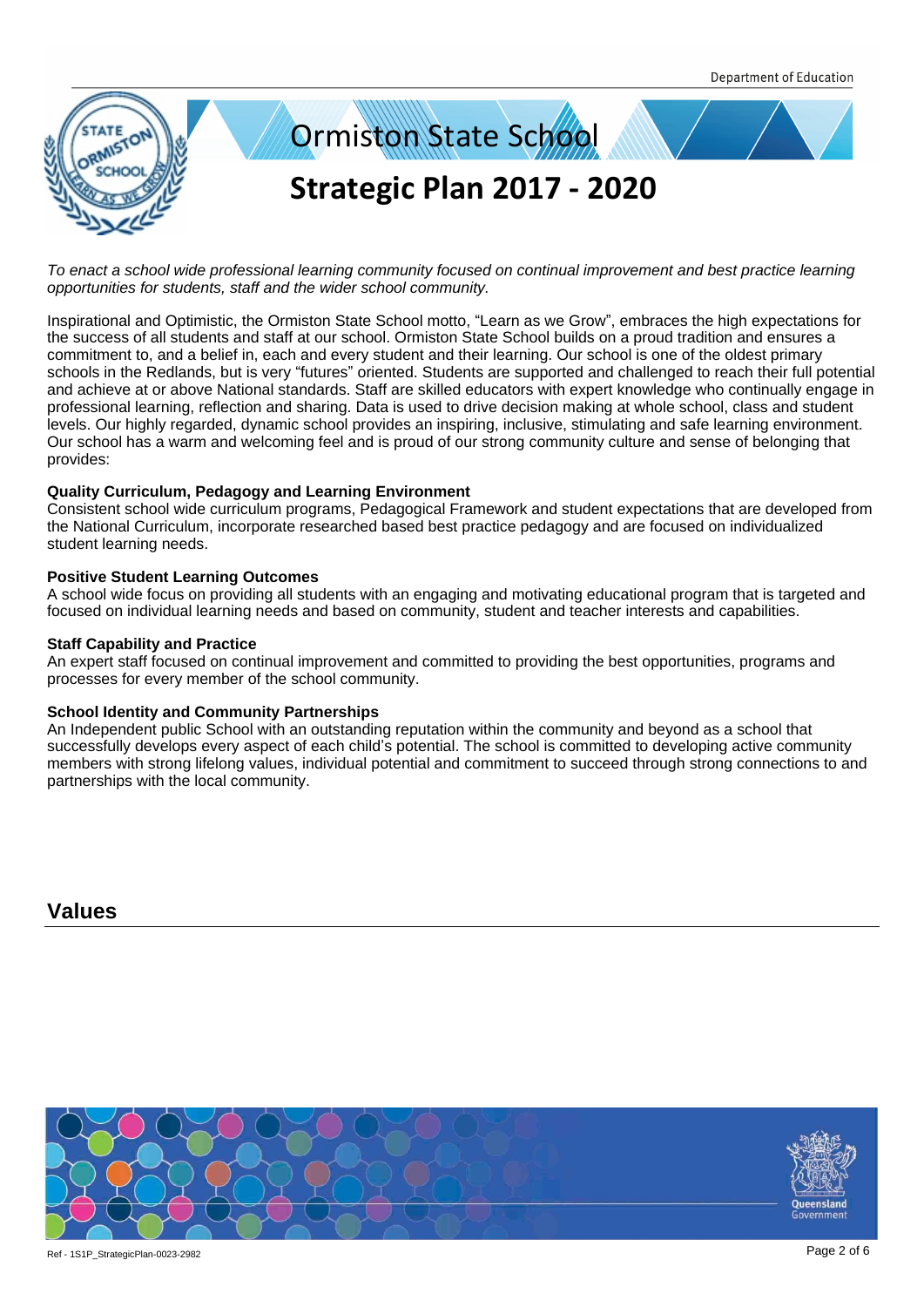



*"*The Ormiston Primary School*"* values, based on the acronym from our school name of "TOPS" are the foundation of our school culture and are the fabric of the philosophy of the school. These stand for:

**Teamwork** - I work as a member of a team;

**Ownership** - I am responsible for, and own my own behaviour and learning;

**Participation** - I participate to the best of my ability; and

**Sensitivity** - I am sensitive to the needs of others.

## **Improvement Priorities**

### **Positive Student Learning Outcomes for every student!**

#### **Success indicators**

1. Targeted improvement goals identified through school based and standardised assessment tools and the school data plan established for every student.

2. Increased percentage of students achieving A and B Student Achievement Levels (SALs) in English, Maths and Science.

3. Increased percentage of students achieving NAPLAN U2B results across both Year 3 and Year 5 and students achieving beyond stanine 6 in school wide PAT Testing results.

4. Improved student and parent satisfaction in the quality of teaching in targeted learning areas including English, Maths and Science.

5. Improved Student and Parent School Opinion Survey results for access to quality education.

| 6. Improved School Opinion Surveys results for Staff Satisfaction regarding access to quality professional development.                                                                                                          |      |                                            |      |      |  |
|----------------------------------------------------------------------------------------------------------------------------------------------------------------------------------------------------------------------------------|------|--------------------------------------------|------|------|--|
| <b>Strategies</b>                                                                                                                                                                                                                | 2017 | 2018                                       | 2019 | 2020 |  |
| Ensure ongoing positive learning outcomes for every member of the Ormiston SS<br>community through the existing PBL, staff and student wellbeing programs with a focus $\forall$ $\forall$ $\forall$<br>on continual improvement |      |                                            |      |      |  |
| Ensure detailed staff knowledge of the needs and progress of every student through<br>school wide data analysis (Data Plan), moderation cycles and CCT Time.                                                                     |      | $\checkmark\quad\checkmark\quad\checkmark$ |      |      |  |
| Embed school wide Student Support Program that aligns SNAC, Chaplaincy, SEP and<br>Intervention                                                                                                                                  |      | $\checkmark$ $\checkmark$ $\checkmark$     |      |      |  |

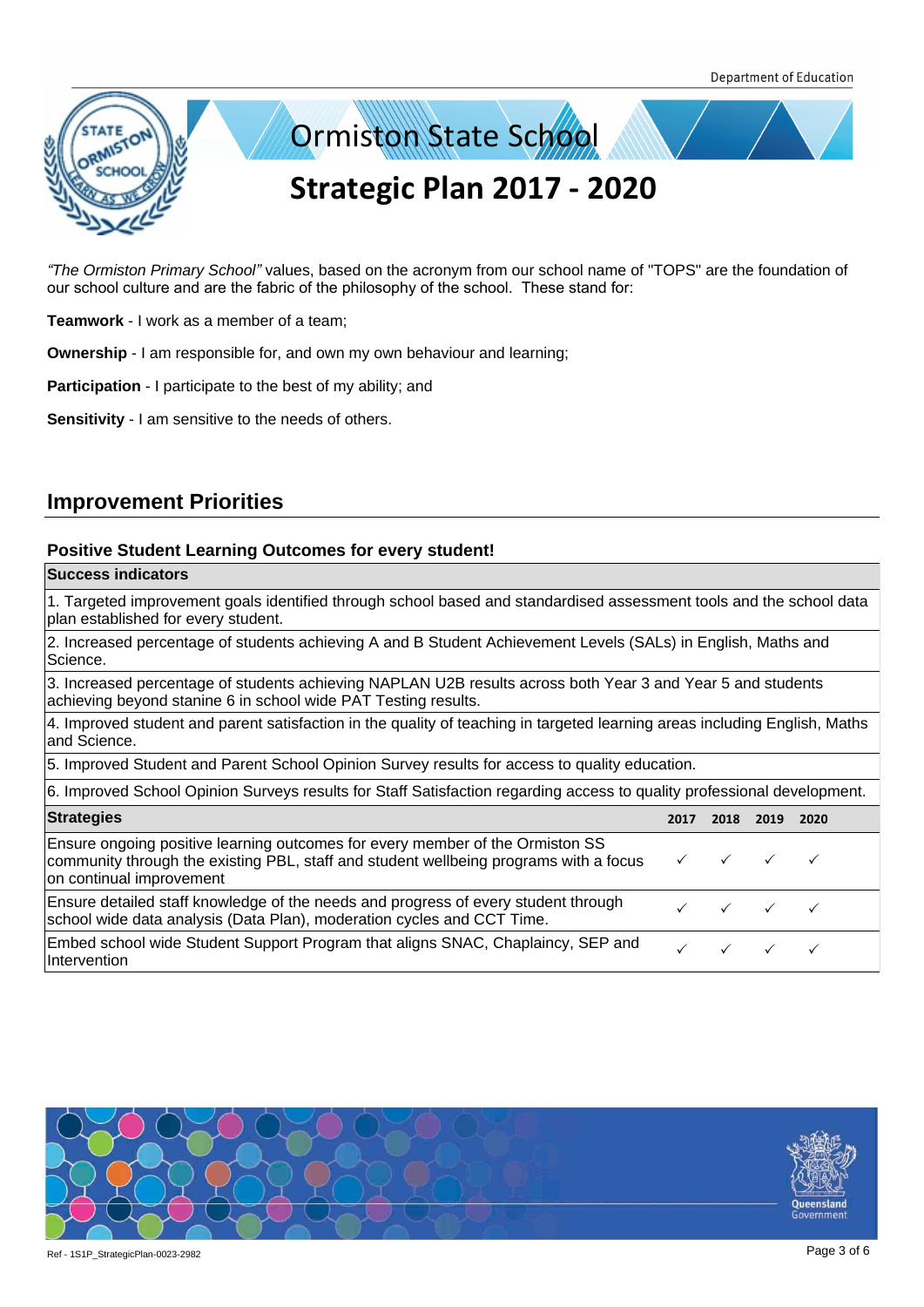



## **Improvement Priorities**

## **Quality Curriculum, Pedagogy and Learning Environment.**

#### **Success indicators**

1. Every student improving and tracking towards targeted improvement expectations of a C/Sound standard and NMS or above in Reading, Writing and Numeracy

2. Increased percentage of students achieving high level results including increasing percentages of A and B Student Achievement Levels (SALs) in English, Maths and Science.

3. Increased percentage of students achieving NAPLAN U2B results across both Year 3 and Year 5 and students achieving beyond stanine 6 in school wide PAT Testing results.

4. 100% student and parent satisfaction in the quality of teaching in targeted learning areas including English, Maths and Science.

5. 100% Student and Parent School Opinion Survey results for access to quality education

| <b>Strategies</b>                                                                                                                                                            | 2017 | 2018 | 2019 | 2020 |  |
|------------------------------------------------------------------------------------------------------------------------------------------------------------------------------|------|------|------|------|--|
| Embed school wide English Program and quality teaching and assessment practices for<br>teaching of literacy across all year levels                                           |      |      |      |      |  |
| Embed school wide Maths Program and quality teaching and assessment practices for<br>teaching of mathematics across all year levels                                          |      |      |      |      |  |
| Embed a specialist Science program and ensure quality teaching and assessment<br>practices for teaching of Science across all year levels by Science Specialist Teacher      |      |      |      |      |  |
| Embed school wide Pedagogical Framework with expectations of the framework evident<br>in teaching, learning and assessment practices in every classroom.                     |      |      |      |      |  |
| Investigate and establish a school 'Gifted and Talented' program that identifies,<br>challenges and extends students in all areas including academic, sporting and creative. |      |      |      |      |  |

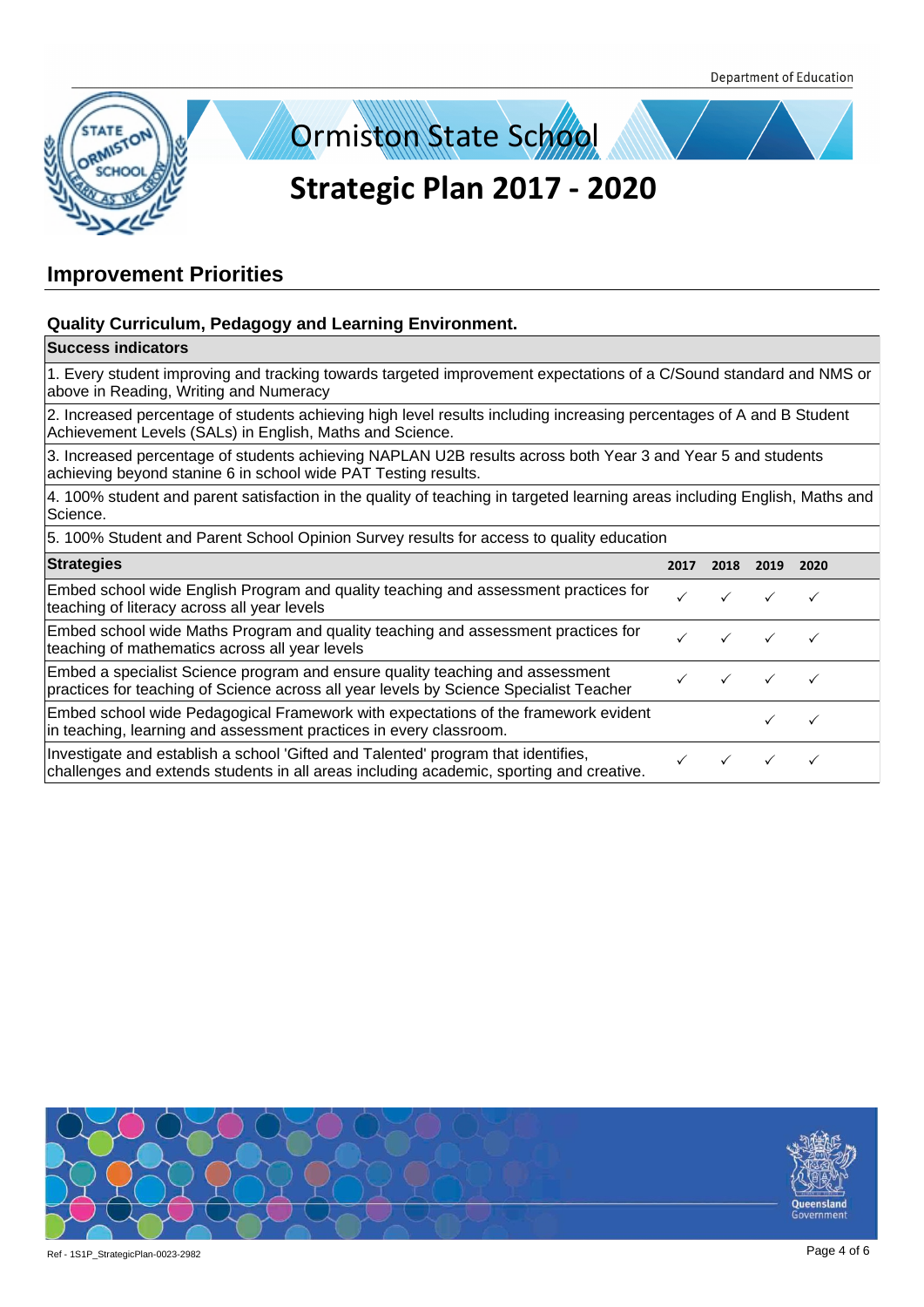



## **Improvement Priorities**

## **Staff Capability and practice!**

#### **Success indicators**

1. Every student demonstrating targeted improvements in school based and standardised assessment tools in Reading, Writing, Number and Science.

2. Increased percentage of students achieving high level results including increasing percentages of A and B Student Achievement Levels (SALs) in English, Maths and Science.

3. Increased percentage of students achieveing NAPLAN U2B results across both Year 3 and Year 5 and students achieving beyond stanine 6 in school wide PAT Testing results.

4. Improved student and parent satisfaction in the quality of teaching in targeted learning areas including English, Maths and Science.

| <b>Strategies</b>                                                                                                                                                                                                                           | 2017 | 2018 | 2019 | 2020 |
|---------------------------------------------------------------------------------------------------------------------------------------------------------------------------------------------------------------------------------------------|------|------|------|------|
| Establish timetabled Curriculum Coordination Time (CCT) for professional improvement<br>through coaching, observation and feedback, data analysis, curriculum planning and<br>professional collaboration in addition to the mandated 2hr/wk |      |      |      |      |
| Embed the school Data Plan through a focus on improved staff data literacy                                                                                                                                                                  |      |      |      |      |
| Review and refine the school Pedagogical Framework to align with current curriculum<br>and community requirements that incorporate age appropriate pedagogies.                                                                              |      |      |      |      |
| Embed quality teaching practices including Learning Walls, Literacy Continuum, Goals<br>and I can Statements as well as Higher Order Thinking in all classrooms and all subject<br>lareas                                                   |      |      |      |      |
| Ensure school wide understanding and implementation of the Pedagogical Framework<br>through targeted PD in Gradual Release of Responsibility, Explicit Instruction and quality<br>teaching of Number, Reading, Writing and Oral language    |      |      |      |      |

### **School Identity and Community Partnerships!**

### **Success indicators**

1. Active School Council committed to the ongoing improvement of the school.

2. Improved satisfaction in school / parent communication.

3. Active partnerships between Community Groups and the school including a community sponsorship program.

| <b>Strategies</b>                                                                                                                                                                                                                  | 2017 | 2018 2019 2020 |                                        |  |
|------------------------------------------------------------------------------------------------------------------------------------------------------------------------------------------------------------------------------------|------|----------------|----------------------------------------|--|
| Update the school website and link to the eNewsletters, News Flashes, QParents and<br>the Qschools App to ensure comprehensive information sharing and communication with $\checkmark$ $\checkmark$ $\checkmark$<br>the community. |      |                |                                        |  |
| Establish a strong Aboriginal and Torres Straight Islander identiy within the school<br>community                                                                                                                                  |      |                | $\checkmark$ $\checkmark$ $\checkmark$ |  |